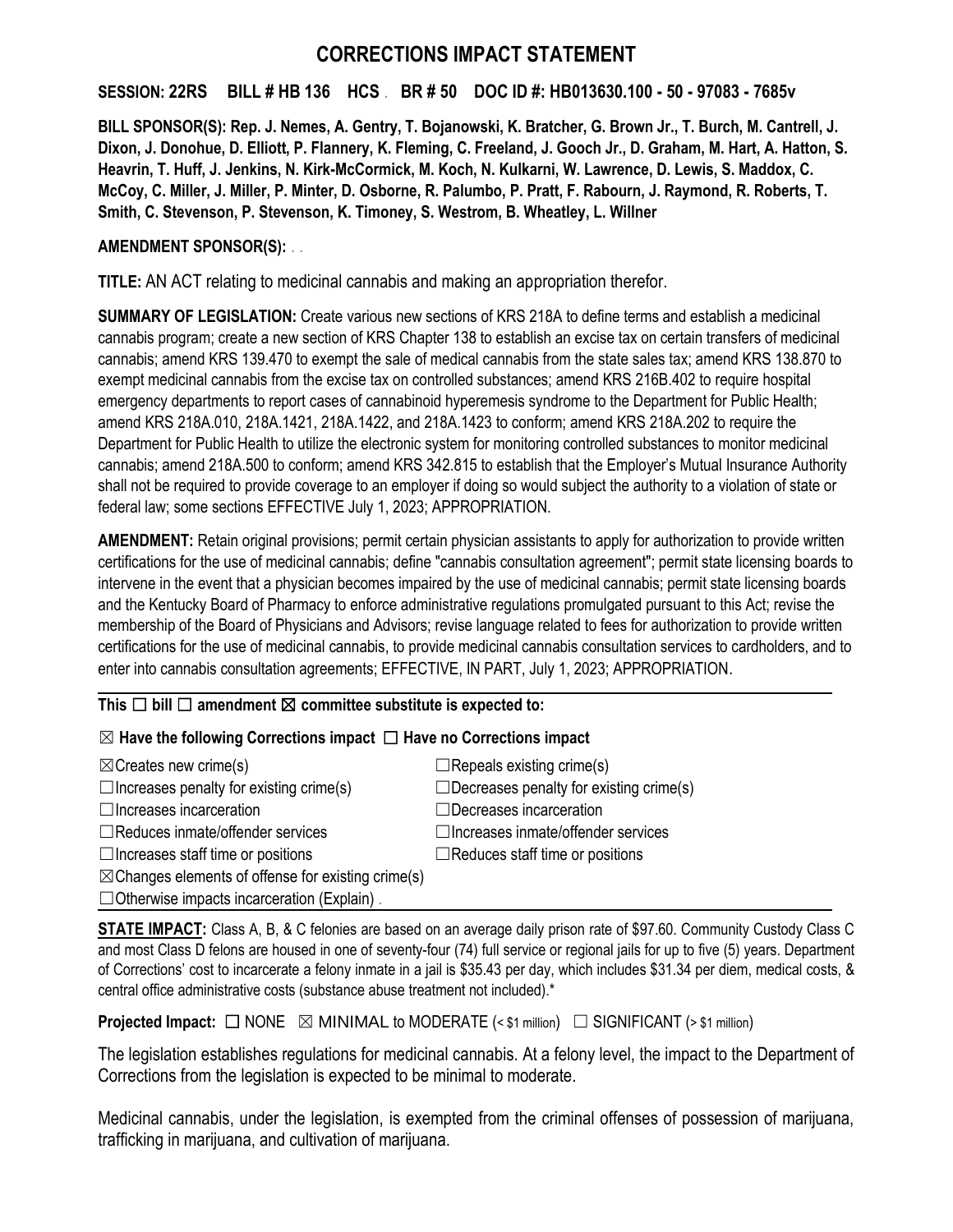The legislation prescribes disqualifiers for felony convictions for certain positions within the medicinal cannabis regulatory structure. Individuals convicted of a disqualifying felony would not be eligible for a medicinal cannabis registry identification card. Disqualifying felonies are violent offenses, controlled substance sentences completed within the last five (5) years. Controlled substance offenses that would have been prevented by the current legislation and other state/federal convictions are excluded from the definition of disqualifying felonies.

The legislation adds monitoring of medicinal cannabis to the state's electronic system for monitoring controlled substances.

The elements of several offenses are modified to exclude actions that are authorized within the legislation for medicinal cannabis:

- KRS 218A.1421 Trafficking in Marijuana penalty range from Class A misdemeanor to a Class B felony depending on amounts and number of offenses.
- KRS 218A.1422 Possession of Marijuana Class B misdemeanor.
- KRS 218A.1423 Cultivation of Marijuana penalty range from Class A misdemeanor to a Class C felony depending on amounts and number of offenses.
- KRS 218A.500 Possession of Drug Paraphernalia Class A misdemeanor.

Class D and Community Custody Class C offenders for Cultivating of Marijuana or Trafficking in Marijuana are eligible to be housed at a county jail facility at a cost to incarcerate of \$35.43 per day, while non-Community Custody Class C and Class B level offenders are housed at a prison facility at the higher rate of \$97.60 per day.

- Currently the Department of Corrections has 510 inmates incarcerated on marijuana related offenses:
	- 361 Trafficking in Marijuana,
	- 53 Cultivating Marijuana, and
	- 96 Possession convictions. (*Note: offenders may be incarcerated for other offenses or have multiple offenses*.)
- There are 5,003 community offenders on supervision for marijuana related offenses:
	- 1,931 Trafficking in Marijuana,
	- 366 Cultivating Marijuana, and
	- 2,706 Possession of Marijuana convictions.
- AOC records for FY 2021 reflect 289 Class D, sixty-one (61) Class C, and three (3) Class B felony convictions for marijuana related offenses. (*Includes inchoate offenses*.)

Legalization of medical marijuana may potentially reduce the number of marijuana related convictions and corresponding incarceration and supervision costs surrounding these offenses, as a certain number of individuals who currently possess or cultivate marijuana in violation of the law could legally do so under a medicinal cannabis registration. That number cannot be determined because it is unknown how many people would qualify for medical cannabis.

The statutory changes would have an impact on supervision of offenders, substance abuse treatment, and drug testing/monitoring.

2 Cost to Incarcerate A Class B Felony sentence is 10 to 20 years. 10 Class B Felons cost KY \$3,562,391.76 to \$7,124,783.52 1 Class B Felon costs KY \$356,239.18 to \$712,478.35 100 Class B Felons cost KY \$35,623,917.60 to \$71,247,835.20 A Class C Felony sentence is 5 to 10 years. 10 Class C Felons cost KY \$1,781,195.88 to \$3,562,391.76 1 Class C Felon costs KY \$178,119.59 to \$356,239.18 100 Class C Felons cost KY \$17,811,958.80 to \$35,623,917.60 A Class D Felony sentence is 1 to 5 years. 10 Class D Felons cost KY \$129,318.61 to \$646,593.03 1 Class D Felon costs KY \$12,931.86 to \$64,659.30 100 Class D Felons cost KY \$1,293,186.06 to \$6,465,930.31